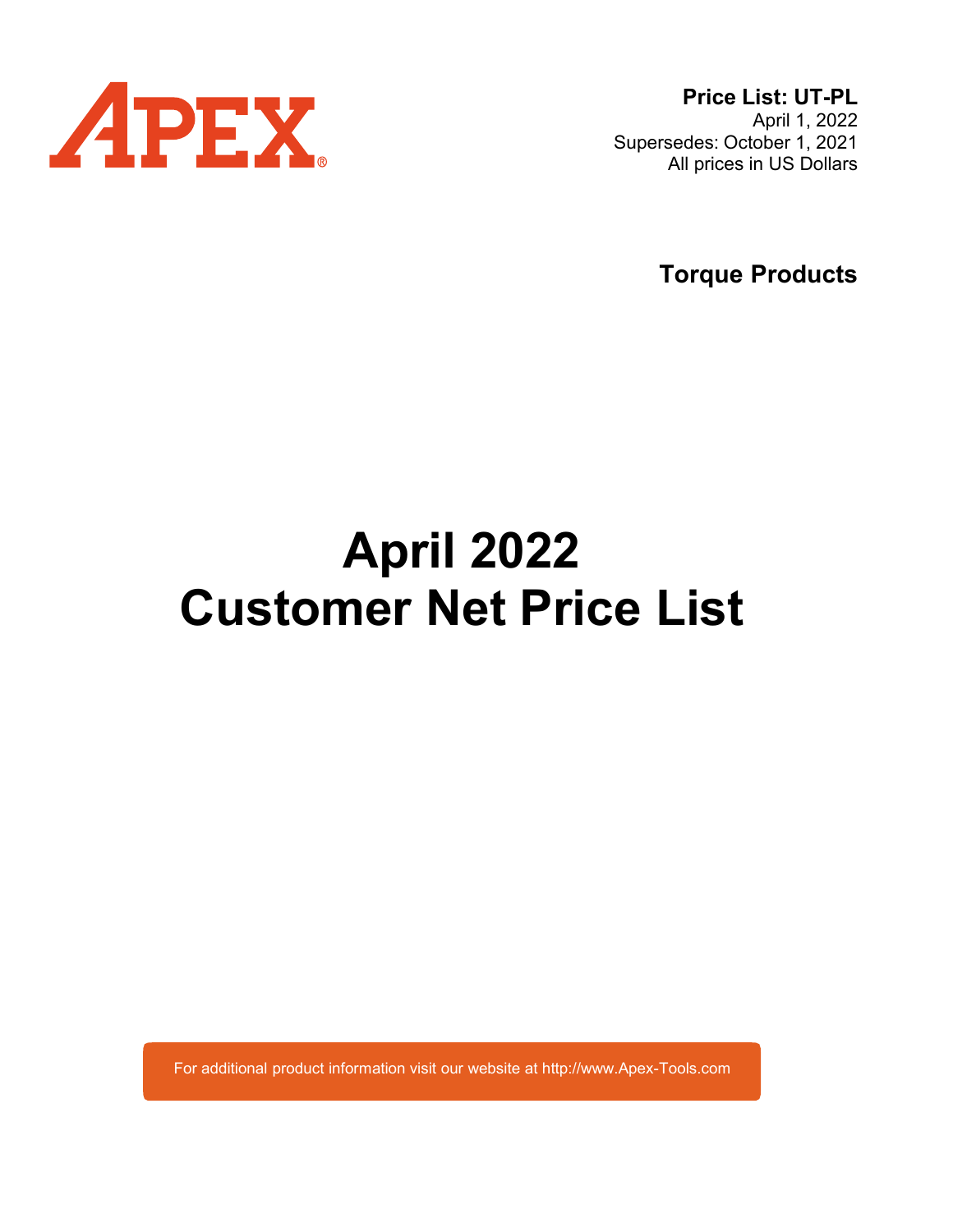| Model / Part Number | <b>Description</b>                       | Return | Price    | Product | Min | <b>UPC</b>   |
|---------------------|------------------------------------------|--------|----------|---------|-----|--------------|
|                     |                                          | Code   |          | Code    | Qty |              |
| 01-9232             | <b>RUNDOWN ADAPTER 50I</b>               | N      | 550.00   | IK      |     | 697099629085 |
| 01-9233             | RUNDOWN ADAPTER 1001                     | N      | 676.00   | IK      |     | 697099629092 |
| 01-9240             | RUNDOWN ADAPTER 50F                      | N      | 835.00   | IK      |     | 697099629108 |
| 01-9242             | RUNDOWN ADAPTER 250F                     | N      | 1,345.00 | IK      |     | 697099629115 |
| 10MM11              | SCKT 1/4 SQ DR 10MM HEX 25.4MM OAL       |        | 11.69    | IF      |     | 697099196198 |
| 10MM13              | SCKT 3/8 SQ DR 10MM HEX 31.8MM OAL       |        | 13.72    | IF      |     | 697099196211 |
| 1104                | SCKT 1/4 FMALE SQ DRV 1/8 FMA            |        | 21.11    | IF      | 12  | 697099197638 |
| 1105                | SCKT 1/4 SQ DR 5/32 HEX 7/8 OAL          |        | 18.67    | IF      | 12  | 697099197645 |
| 1106PT              | SCKT 1/4 SQ DR 3/16 HEX 7/8 OAL          |        | 11.85    | IF      | 12  | 697099197652 |
| 1108                | SCKT 1/4 SQ DR 1/4 HEX 7/8 OAL           |        | 9.80     | IF      |     | 697099197690 |
| 1110                | SCKT 1/4 SQ DR 5/16 HEX 1" OAL           |        | 9.40     | IF      |     | 697099197737 |
| 1112                | SCKT 1/4 SQ DR 3/8 HEX 1" OAL            |        | 15.34    | IF      |     | 697099197775 |
| 1114                | SCKT 1/4 SQ DR 7/16 HEX 1" OAL           |        | 14.70    | IF      | 12  | 697099197812 |
| 11MM13              | SCKT 3/8 SQ DR 11MM HEX 31.8MM OAL       |        | 17.42    | IF      |     | 697099197454 |
| 12MM11              | SCKT 1/4 SQ DR 12MM HEX 25.4MM OAL       |        | 15.07    | IF      |     | 697099203568 |
| 12MM13              | SCKT 3/8 SQ DR 12MM HEX 38.1MM OAL       |        | 13.79    | IF      |     | 697099203582 |
| 12MM15              | SCKT 1/2 SQ DR 12MM HEX 38.1MM OAL       |        | 20.43    | IF      | 12  | 697099203605 |
| 13MM13              | SCKT 3/8 SQ DR 13MM HEX 38.1MM OAL       |        | 14.19    | IF      |     | 697099205456 |
| 13MM15              | SCKT 1/2 SQ DR 13MM HEX 38.1MM OAL       |        | 22.14    | IF      |     | 697099205470 |
| 14MM13              | SCKT 3/8 SQ DR 14MM HEX 38.1MM OAL       |        | 20.66    | IF      |     | 697099212270 |
| 14MM15              | SCKT 1/2 SQ DR 14MM HEX 38.1MM OAL       |        | 22.04    | IF      |     | 697099212294 |
| 15MM13              | SCKT 3/8 SQ DR 15MM HEX 38.1MM OAL       |        | 17.48    | IF      |     | 697099212959 |
| 15MM15              | SCKT 1/2 SQ DR 15MM HEX 38.1MM OAL       |        | 20.92    | IF      |     | 697099212973 |
| 17MM15              | SCKT 1/2 SQ DR 17MM HEX 38.1MM OAL       |        | 27.97    | IF      |     | 697099219989 |
| 185-000X            | BIT 1/4 HEX INS 3/64" HEX 1" 25MM OAL    |        | 7.32     | IA      |     | 697099221319 |
| 185-00X             | BIT 1/4 HEX INS 1/16" HEX 1" 25MM OAL    |        | 5.00     | IA      |     | 697099221296 |
| 185-0X              | BIT 1/4 HEX INS 5/64" HEX 1" 25MM OAL    |        | 4.34     | IA      |     | 697099221227 |
| 185-0X-BH-4.5       | BIT 1/4 HEX INS 5/64 BALL HEX 4-1/2" OAL | N      | 55.80    | IA      | 25  |              |
| 185-10X             | BIT 1/4 HEX INS 9/64" HEX 1" 25MM OAL    |        | 4.16     | IA      |     | 697099221425 |
| 185-1X              | BIT 1/4 HEX INS 3/32" HEX 1" 25MM OAL    |        | 4.19     | IA      |     | 697099221364 |
| 185-1X-BH-6.25      | BIT 1/4 HEX INS DR 3/32 BALL HEX 6-1/4   | N      | 54.70    | IA      | 25  |              |
| 185-2X              | BIT 1/4 HEX INS 1/8" HEX 1" 25MM OAL     |        | 4.14     | IA      |     | 697099221463 |
| 185-3X              | BIT 1/4 HEX INS 5/32" HEX 1-5/16" 33MM   |        | 4.38     | IA      |     | 697099221586 |
| 185-4X              | BIT 1/4 HEX INS 3/16" HEX 1-5/16" 33MM   |        | 5.08     | IA      |     | 697099221661 |
| 185-9X              | BIT 1/4 HEX INS 7/64" HEX 1" 25MM OAL    |        | 5.44     | IA      |     | 697099221920 |
| 18MM15              | SCKT 1/2 SQ DR 18MM HEX 38.1MM OAL       |        | 29.72    | IF      |     | 697099220961 |
| 19MM13              | SCKT 3/8 SQ DR 19MM HEX 38.1MM OAL       |        | 32.00    | IF      |     | 697099222194 |
| 19MM15              | SCKT 1/2 SQ DR 19MM HEX 38.1MM OAL       |        | 33.30    | IF      |     | 697099222217 |
| 19MM17              | SCKT 3/4 SQ DR 19MM HEX 50.8MM OAL       |        | 68.10    | IF      |     | 697099222248 |
| 20MM15              | SCKT 1/2 SQ DR 20MM HEX 38.1MM OAL       | N      | 49.80    | IF      | 12  | 697099232582 |
| 20MM17              | SCKT 3/4 SQ DR 20MM HEX 50.8MM OAL       | N      | 63.40    | IF      | 12  | 697099232612 |
| 21MM15              | SCKT 1/2 SQ DR 21MM HEX 38.1MM OAL       |        | 41.20    | IF      |     | 697099233640 |
| 21MM17              | SCKT 3/4 SQ DR 21MM HEX 50.8MM OAL       |        | 49.10    | IF      | 12  | 697099233688 |
| 22MM15              | SCKT 1/2 SQ DR 22MM HEX 38.1MM OAL       |        | 40.40    | IF      |     | 697099234906 |
| 22MM17              | SCKT 3/4 SQ DR 22MM HEX 50.8MM OAL       |        | 65.40    | IF      | 12  | 697099234937 |
| 24MM17              | SCKT 3/4 SQ DR 24MM HEX 50.8MM OAL       |        | 53.10    | IF      |     | 697099239116 |
| 30MM17              | SCKT 3/4 SQ DR 30MM HEX 54MM OAL         |        | 84.00    | IF      | 12  | 697099253396 |
| 3108                | SCKT 3/8 SQ DR 1/4 HEX 1-1/4 OAL         |        | 14.57    | IF      | 12  | 697099259312 |
| 3110                | SCKT 3/8" SQ DR 5/16" HEX 1-1/4" OAL     |        | 14.24    | IF      |     | 697099259367 |
| 3112                | SCKT 3/8 SQ DR 3/8 HEX 1-1/4 OAL         |        | 14.91    | IF      | 12  | 697099259428 |
| 3114                | SCKT 3/8" SQ DR 7/16" HEX 1-1/2" OAL     |        | 16.22    | IF      |     | 697099259466 |
| 3116                | SCKT 3/8" SQ DR 1/2" HEX 1-1/2" OAL      |        | 16.88    | IF      |     | 697099259503 |
| 3118                | SCKT 3/8" SQ DR 9/16" HEX 1-1/2" OAL     |        | 18.20    | IF      |     | 697099259541 |
| 3120                | SCKT 3/8" SQ DR 5/8" HEX 1-1/2" OAL      |        | 19.53    | IF      |     | 697099259589 |
| 32MM15              | SCKT 1/2 SQ DR 32MM HEX 44.5MM OAL       |        | 81.40    | IF      | 12  | 697099264101 |
| 440-3X              | BIT 1/4 HEX INS #3 PH 1" 25MM OAL        |        | 1.17     | IA      |     | 697099276142 |
| 445-00X             | BIT 1/4 HEX INS 2F-3R SLOT 1" 25MM OAL   |        | 3.15     | IA      |     | 697099276807 |
|                     |                                          |        |          |         |     |              |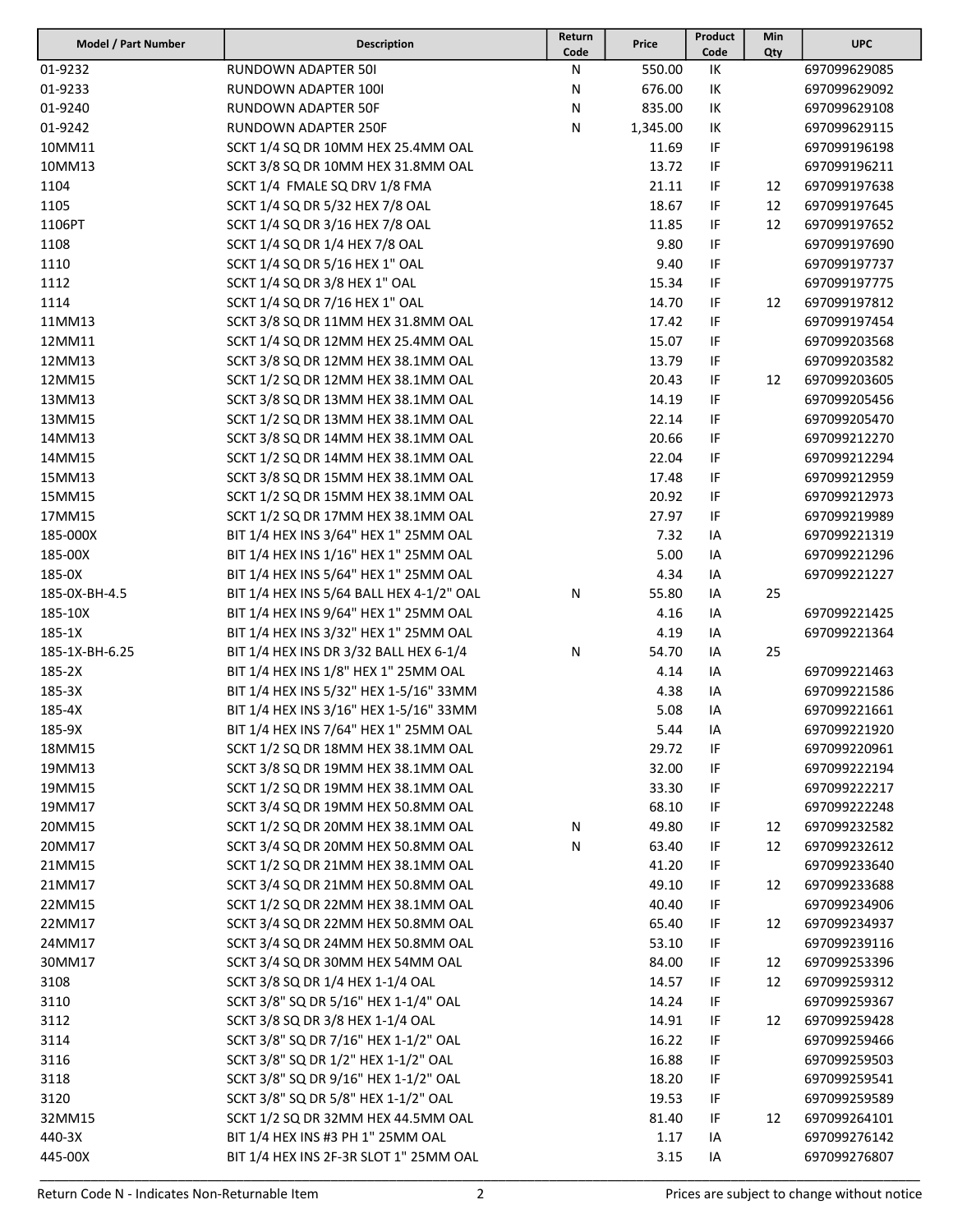| Model / Part Number | <b>Description</b>                      | Return<br>Code | Price  | Product<br>Code | Min<br>Qty | <b>UPC</b>   |
|---------------------|-----------------------------------------|----------------|--------|-----------------|------------|--------------|
| 445-0X              | BIT 1/4 HEX INS 3F-4R SLOT 1" 25MM OAL  |                | 3.15   | IA              |            | 697099276746 |
| 445-10X             | BIT 1/4 HEX INS 4F-5R SLOT 1" 25MM OAL  |                | 4.55   | IA              |            | 697099276975 |
| 445-20X             | BIT 1/4 HEX INS 5F-6R SLOT 1" 25MM OAL  |                | 4.55   | IA              |            | 697099277101 |
| 445-30X             | BIT 1/4 HEX INS 6F-7R SLOT 1" 25MM OAL  |                | 4.55   | IA              |            | 697099277231 |
| 446-0X              | BIT 1/4 HEX INS #0 PH 1" 25MM OAL       |                | 2.54   | IA              |            | 697099277552 |
| 446-1X              | BIT 1/4 HEX INS #1 PH 1" 25MM OAL       |                | 1.23   | IA              |            | 697099277620 |
| 446-2X              | BIT 1/4 HEX INS #2 PH 1" 25MM OAL       |                | 1.23   | IA              |            | 697099277736 |
| 446-3X              | BIT 1/4 HEX INS #3 PHILLIPS 1" 25MM OAL | Ν              | 2.88   | IA              |            | 697099278054 |
| 44-71-B             | ADAPTER 1/4 MALE HEX DRV 1/4            |                | 16.17  | IG              |            | 697099274278 |
| 4502840356          | $1/8$ " BALL                            |                | 0.41   | IL              |            | 697099558781 |
| 4502840359          | 1/4-28 CAM SET SCREW                    |                | 0.66   | IL              |            | 697099558811 |
| 4502840376          | 6.32X1/8 SET SCREW                      |                | 0.41   | IL              |            | 697099558873 |
| 4502840377          | 3/32" CHROME STL BALL                   |                | 0.41   | IL              |            | 697099558880 |
| 4502870103          | TS SHAFT ROLLER PIN                     |                | 6.84   | IL              |            | 697099559818 |
| 4502870113          | SCREWDRIVER THRUSTBEAR.                 |                | 2.90   | IL              |            | 697099559825 |
| 4502870135          | SCREW SET,#6-32                         |                | 0.53   | IL              |            | 697099631453 |
| 4502870137          | SNAP RING (SCREWDRIVER)                 |                | 0.80   | IL              |            | 697099559832 |
| 4502870138          | A" LOCK COLLAR SPRING                   |                | 0.41   | IL              |            | 697099559849 |
| 4502870140          | TS-100 TORQUE SPRING                    |                | 8.00   | $\sf IL$        |            | 697099559863 |
| 4502870141          | <b>1TS COMPRESSION SPRING</b>           |                | 0.41   | IL              |            | 697099559870 |
| 4502870142          | PIN, SPRING                             |                | 0.41   | IL              |            | 697099559887 |
| 4502870143          | 3/16" CHROME STEEL BALL                 |                | 0.41   | IL              |            | 697099559894 |
| 4502870144          | 7/32" CHROME STEEL BALL                 |                | 0.41   | IL              |            | 697099559900 |
| 4502870145          | <b>TORQUE SPRING</b>                    |                | 7.11   | IL              |            | 697099559917 |
| 4502870169          | 1/16X1/4 SPIROL PIN                     |                | 0.59   | IL              |            | 697099560074 |
| 4502870191          | T-SCREWDRIVER BOX 7.500X4.000X2.625     |                | 17.36  | IL              |            | 697099569015 |
| 4502870710          | TW-10 "0" PHP BIT                       | $\mathsf{N}$   | 10.53  | IL              |            | 697099560227 |
| 4504123008          | 1/4 CORE RETAINER RING                  |                | 2.94   | IL              |            | 697099560494 |
| 5110                | SCKT 1/2 SQ DR 5/16 HEX 1-1/2" OAL      |                | 21.35  | IF              | 12         | 697099286264 |
| 5114                | SCKT 1/2" SQ DR 7/16" HEX 1-1/2" OAL    |                | 22.63  | IF              |            | 697099286356 |
| 5116                | SCKT 1/2" SQ DR 1/2" HEX 1-1/2" OAL     |                | 23.43  | IF              |            | 697099286394 |
| 5118                | SCKT 1/2" SQ DR 9/16" HEX 1-1/2" OAL    |                | 24.03  | IF              |            | 697099286448 |
| 5120                | SCKT 1/2" SQ DR 5/8" HEX 1-1/2" OAL     |                | 26.22  | IF              |            | 697099286523 |
| 5122                | SCKT 1/2" SQ DR 11/16" HEX 1-1/2" OAL   |                | 33.80  | IF              |            | 697099286592 |
| 5124                | SCKT 1/2" SQ DR 3/4" HEX 1-1/2" OAL     |                | 37.80  | IF              |            | 697099286646 |
| 6MM11               | SCKT 1/4 SQ DR 6MM HEX 22.1MM OAL       |                | 12.22  | IF              | 12         | 697099291879 |
| 7124                | SCKT 3/4" SQ DR 3/4" HEX 2" OAL         | N              | 55.70  | IF              | 12         | 697099296959 |
| 7130                | SCKT 3/4" SQ DR 15/16" HEX 2" OAL       |                | 50.60  | IF              | 12         | 697099297055 |
| 7132                | SCKT 3/4" SQ DR 1" HEX 2" OAL           |                | 105.50 | IF              | 12         | 697099297109 |
| 7MM11               | SCKT 1/4 SQ DR 7MM HEX 22.1MM OAL       |                | 9.94   | IF              |            | 697099296287 |
| 825                 | BIT HLDR 1/4 SQ DR 1/4 HEX 1" OAL       |                | 11.24  | IA              |            | 697099302988 |
| 838                 | BIT HLDR 3/8 SQ DR 1/4 HEX 1-1/2" OAL   |                | 11.63  | IA              |            | 697099303909 |
| 8502848726          | HEAD ARM B-110                          |                | 190.80 | IL              |            |              |
| 8502870101          | TS SCREWDRIVER CAM                      |                | 15.24  | IL              |            | 697099565680 |
| 8502870102          | <b>SPACER</b>                           |                | 10.53  | IL              |            | 697099565697 |
| 8502870105          | <b>LOCK COLLAR</b>                      |                | 5.66   | IL              |            | 697099565703 |
| 8502870106          | <b>CAM INSERT</b>                       |                | 16.16  | IL              |            | 697099565710 |
| 8502870107          | <b>TS-HANDLE</b>                        |                | 35.10  | IL              |            | 697099565727 |
| 8502870108          | <b>THRUST WASHER</b>                    |                | 2.90   | IL              |            | 697099565734 |
| 8502870109          | <b>SCREWDRIVER SPACER</b>               |                | 8.94   | IL              |            | 697099565741 |
| 8502870112          | TS 35 SLEEVE                            |                | 57.20  | IL              |            | 697099565765 |
| 8502870115          | <b>TS-35 FRONT BARREL</b>               |                | 29.42  | IL              |            | 697099565772 |
| 8502870116          | TS 30 FRONT BARREL                      |                | 29.57  | IL              |            | 697099565789 |
| 8502870117          | <b>FRONT BARREL TS-100</b>              |                | 30.90  | IL              |            | 697099565796 |
| 8502870118          | TS 30 SLEEVE                            |                | 30.90  | IL              |            | 697099565802 |
| 8502870119          | SLEEVE TS-100                           |                | 38.00  | IL              |            | 697099565819 |
| 8502870127          | <b>SHAFT RETAINER</b>                   |                | 9.72   | IL              |            | 697099565871 |
|                     |                                         |                |        |                 |            |              |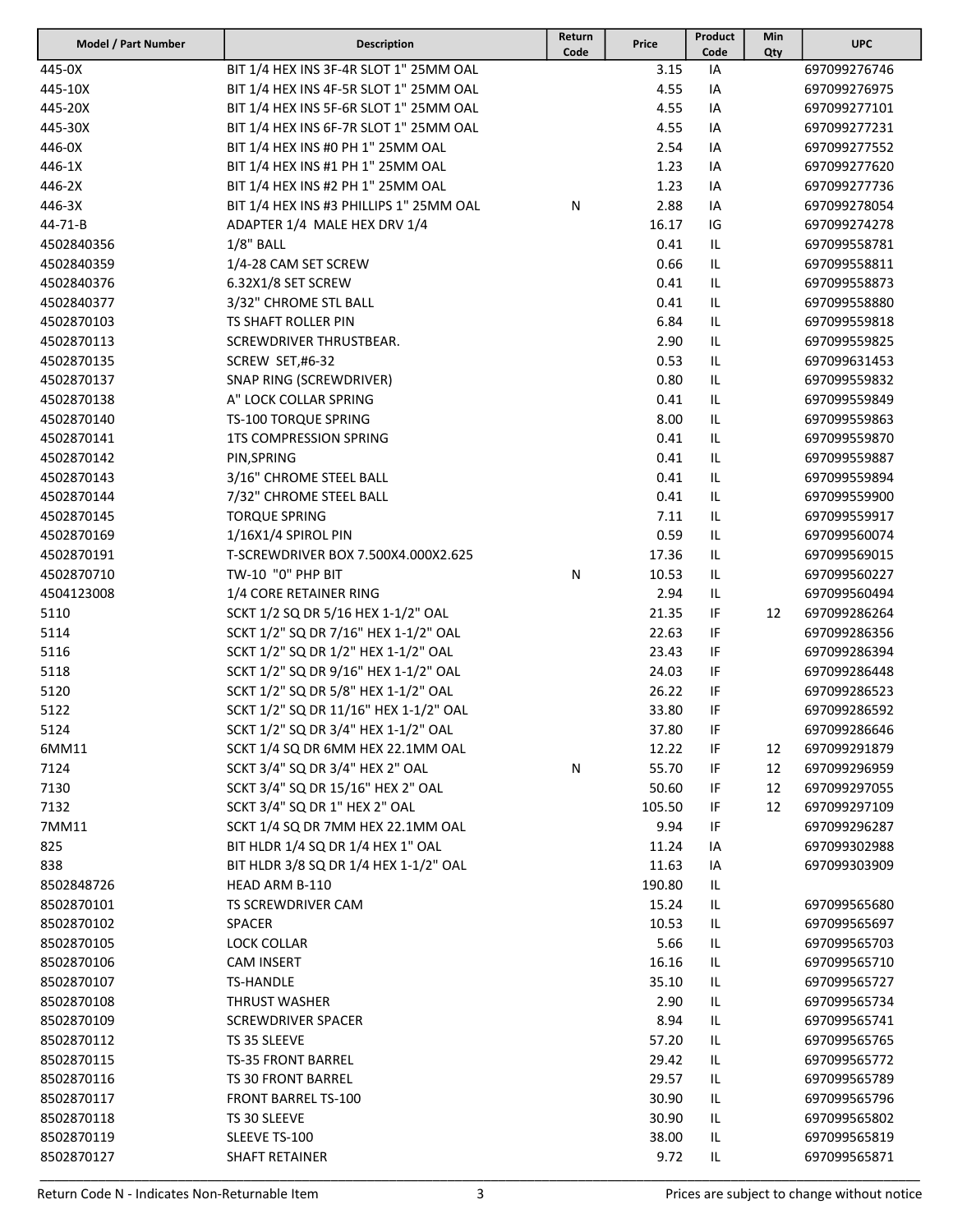| Model / Part Number | Description                              | Return<br>Code | Price    | Product<br>Code | Min<br>Qty | <b>UPC</b>   |
|---------------------|------------------------------------------|----------------|----------|-----------------|------------|--------------|
| 8502870129          | SHAFT ADJ SCREWDRIVER                    |                | 42.30    | IL              |            | 697099565888 |
| 8502870160          | BODY                                     |                | 30.10    | IL              |            | 697099565925 |
| 8502871094          | STEEL INNER BIT HOLDER                   |                | 19.34    | IL              |            | 697099566007 |
| 8502871095          | STEEL OUTER BIT HOLDER                   |                | 19.34    | IL.             |            | 697099566014 |
| 858                 | BIT HLDR 1/2 SQ DR 1/4 HEX 1-3/4 OAL     |                | 14.68    | IA              |            | 697099304845 |
| 8602870184          | TS ADJ.PLUG ASSEMBLY                     |                | 20.49    | IL              |            | 697099567349 |
| 8MM11               | SCKT 1/4 SQ DR 8MM HEX 25.4MM OAL        |                | 10.21    | IF              |            | 697099301332 |
| CH-150              | TORQUE, ADJ. WR. SIZE "A" 30             |                | 312.00   | IJ              |            | 697099999959 |
| <b>CH-150F</b>      | TORQUE, INTCHG WR SIZE "B"               |                | 680.00   | IJ              |            | 697099999942 |
| <b>CH-75F</b>       | TORQUE, INTCHG WR. SIZE "B"              |                | 595.00   | IJ              |            | 697099999935 |
| <b>CHA-11</b>       | TORQUE, SINGLE SET WR. SIZE "A"          |                | 180.50   | IJ              |            | 697099631460 |
| <b>CHA-23</b>       | TORQUE, WR. SIZE "A" SINGLE SE           |                | 189.50   | IJ              |            | 697099631477 |
| CHA-6               | PRESET TORQUE WRENCH .6-6NM              |                | 208.70   | IJ              |            | 697099631491 |
| CHB-110             | TORQUE, SINGLE SET WR SIZE "B"           |                | 354.00   | IJ              |            | 697099631507 |
| CHB-170             | TORQUE, WR. SIZE "B" SINGLE SETTING      |                | 499.00   | IJ              |            | 697099631514 |
| <b>CHB-225</b>      | TORQUE, WR. SIZE "B" SINGLE SE           |                | 595.00   | IJ              |            |              |
| <b>CHB-55</b>       | TORQUE, SINGLE SET WR. SIZE "B"          |                | 254.70   | IJ              |            | 697099631538 |
| <b>CHB-85</b>       | TORQUE, SINGLE SET SIZE "B"WR"           |                | 299.50   | IJ              |            | 697099631545 |
| EX-254              | ADAPTR 3/8 SQ DR 1/4 SQ 1-1/4 OAL        |                | 26.18    | IG              |            | 697099017851 |
| EX-372              | ADAPTR 1/4 SQ DR 3/8 SQ 1" OAL           |                | 18.20    | IG              |            | 697099020400 |
| EX-375              | ADAPTR 1/2 SQ DR 3/8 SQ 1-5/8 OAL        |                | 28.22    | IG              |            | 697099020523 |
| EX-503              | ADAPTR 3/8 SQ DR 1/2 SQ 1-1/2" OAL       |                | 26.74    | IG              |            | 697099023166 |
| EX-623              | ADAPTR 1/2 SQ DR 5/8 SQ 1-9/16 OAL       |                | 55.30    | IG              | 12         | 697099025399 |
| EX-750              | ADAPTR 3/8 SQ DR 3/4 SQ 1-1/2" OAL       | N              | 136.10   | IG              | 12         | 697099026358 |
| EX-751              | ADAPTR 1/2 SQ DR 3/4 SQ 1-13/16 OAL      |                | 73.00    | IG              |            | 697099026389 |
| FL-11MM13           | SCKT 3/8 SQ DR 11MM FL-HEX 31.8MM OAL    |                | 69.80    | IF              | 12         |              |
| KT-100              | TORQUE, KIT 20 TO 100 IN. OZ.            |                | 765.00   | IJ              |            | 697099629146 |
| KT-130              | TORQUE, KIT 20 IN. TO 30 IN. LBS.        |                | 1,430.00 | IJ              |            | 697099629153 |
| KT-30               | TORQUE, KIT 6 TO 30 IN. LBS.             |                | 815.00   | IJ              |            | 697099629160 |
| KTT-1               | TORQUE, KIT 5 TO 20 IN. OZ.              |                | 1,015.00 | IJ              |            | 697099629177 |
| M-825               | MAG BIT HLDR 1/4 SQ DR 1/4 HEX 2 1/4     |                | 49.70    | IA              | 12         | 697099069904 |
| M-838               | MAG BIT HLDR 3/8 SQ DR 1/4 HEX 2-5/8 OAL |                | 48.60    | IA              |            | 697099069966 |
| M-858               | MAG BIT HLDR 1/2 SQ DR 1/4 HEX 2 5/8 OAL |                | 62.40    | IA              |            | 697099070023 |
| <b>NC-EX-375</b>    | ADAPTR CVRD 1/2 SQ DR 3/8 SQ 1-5/8" OAL  | N              | 182.50   | IG              | 12         | 697099665212 |
| SF-7130             | SCKT 3/4" SQ DR 15/16" SF-HEX 2" OAL     | N              | 151.90   | IF              | 12         | 697099117100 |
| <b>TCI-150RA</b>    | TORQUE, 1/4" RAT. SENS. WR. DR           |                | 342.00   | IJ              |            | 697099998105 |
| TCI-150RA 3/8       | TORQUE, 3/8" RAT. SENS. WR. DR           |                | 342.00   | IJ              |            | 697099998099 |
| TCI-150RAC          | TORQUE 1/4" RAT.SENS. WR.DR.             | N              | 343.00   | IJ              |            |              |
| <b>TCI-250R</b>     | TORQUE, 3/8" RAT. SENS. WR. DR           |                | 500.00   | IJ              |            | 697099998051 |
| <b>TCI-750R</b>     | TORQUE, 3/8" RAT. SENS. WR. DR           |                | 725.00   | IJ              |            | 697099998013 |
| TCI-750R 1/2        | TORQUE, 1/2" RAT. SENS. WR. DR           |                | 735.00   | IJ              |            | 697099998006 |
| TCI-75FRN           | TORQUE, 3/8" RAT. SENS. WR. DR           |                | 574.00   | IJ              |            | 697099997986 |
| TS-100              | TORQUE, 1/4" HEX ADJ SCREWDR.            |                | 402.00   | IJ              |            | 697099997832 |
| TS-30               | TORQUE, 1/4" HEX DR. ADJ SCREW           |                | 402.00   | IJ              |            | 697099997825 |
| TS-35               | TORQUE, 1/4" HEX DR. ADJ SCREW           |                | 402.00   | IJ              |            | 697099997801 |
| TS-3M               | <b>TORQUE SCREWDRIVER</b>                | N              | 417.00   | IJ              |            | 697099631712 |
| TS-SN-1             | TORQUE, PRESET SCREWDR.                  |                | 315.00   | IJ              |            | 697099997795 |
| TS-SN-2             | TORQUE, PRESET SCREWDR.                  |                | 315.00   | IJ              |            | 697099997771 |
| $TT-1$              | TORQUE, 3 5/8" HEX DR. ADJ SCR           |                | 649.00   | IJ              |            | 697099997764 |
| TT-SN-1             | TORQUE, SCREWDR. PRESET                  |                | 623.00   | IJ              |            | 697099997740 |
| UG-3110             | SCKT CVRD 3/8 SQ DR 5/16 HEX 1-1/4 OAL   |                | 82.10    | IF              | 12         | 697099665267 |
| VC-617-13MM         | SCKT 3/8 SQ DR 13MM HEX 38.1MM OAL       | N              | 111.00   | IF              | 12         | 697099624783 |
| VESFNC-105-21MM     | 1/2"FMALE SQ.DR.X21MM                    | Ν              | 207.60   | IF              | 12         |              |
| WJ-1422             | MAG BIT HLDR 3/8 SQ DR 1/4 TORX 3 3/16   | N              | 151.00   | IA              | 25         | 697099625490 |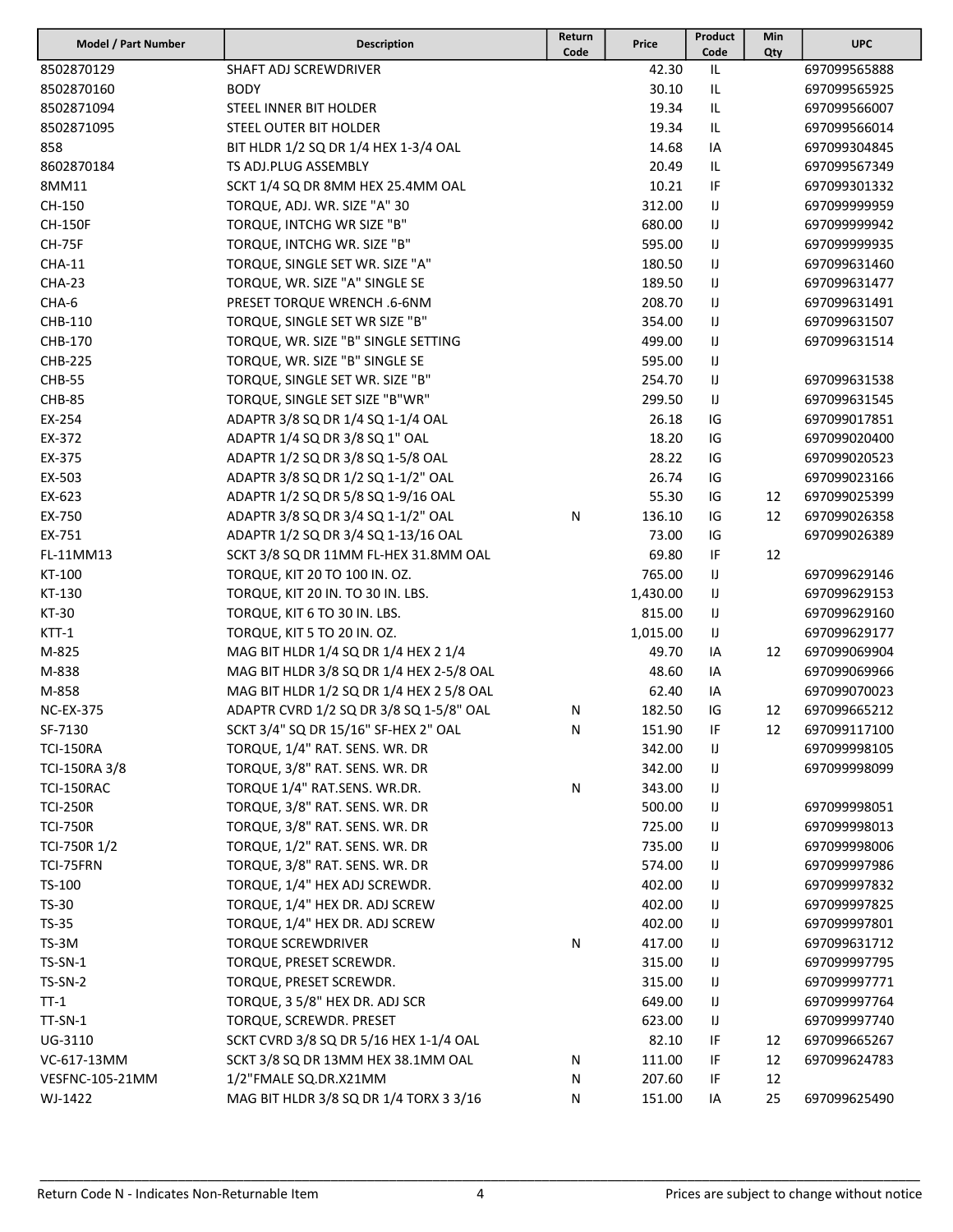| Model / Part Number | <b>Description</b> | Return |       | Product | Min | <b>UPC</b> |
|---------------------|--------------------|--------|-------|---------|-----|------------|
|                     |                    | Code   | Price | Code    | Otv |            |